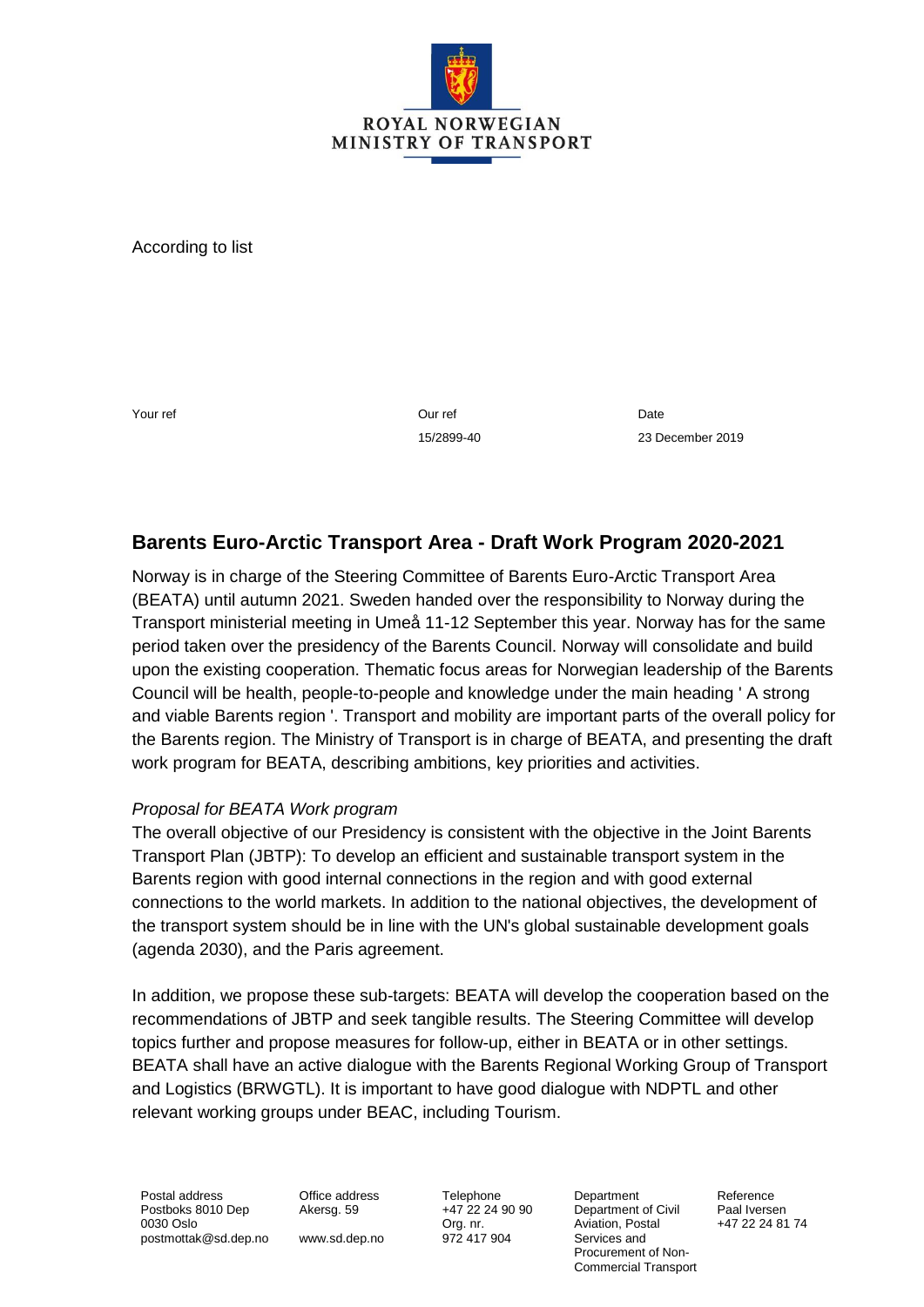## *ITS*

The work within ITS and digitization should aim for visible results in terms of better information for road users by stimulating to ITS pilots and tests. BEATA should stimulate more cooperation and coordinated efforts, between actors, private and public, national and regional level. It is the Norwegian counties that are responsible for the ITS part of the Kolarctic project. They have involved ITS Norway and cooperates with the Norwegian Public Road Administration. We propose that BRWGTL takes the main responsibility for ITS issues in the period in close dialogue with BEATA. By initiating a closer cooperation with BRWGTL and the Kolarctic project on ITS we will achieve better overview and avoid overlapping activities.

## *Road Corridor development, night rest areas in the cross-border road corridors*

Road transport is vital in the Barents region and the roads are work places for the drivers. It is a need for facilitating proper conditions for resting areas for truck drivers. We propose to start a cooperation for mapping suitable localities for this. We aim to propose a mandate and establish an expert working group consisting on agencies and regions that will deliver a map of possible localities and (if possible) sketch out a development program. The goal should be to receive a report and suggestions to the meeting in the autumn of 2020. Follow-up must be done in each country, but based on a map that sees the various locations together.

#### *Sustainable transport system*

We propose to strengthen the collaboration between the stakeholders regarding knowledge sharing and cooperation related to the effects of climate change on the infrastructure in the Barents region, including winter operations, avalanches, landslide, and rainfall and thawing of permafrost. We will investigate which topics that most are interested in and seek to hold a workshop during the Norwegian Presidency.

The Kolarctic project also include a work package on green transport in the Barents region. It is necessary with a good dialogue with BRWGTL on this topic and try to find out how the levels of governance can supplement each other. We aim to discuss at the first SC meeting how BEATA can contribute to the development of sustainable transport in the Barents region. We will include the issue in the agendas for the seminars on each transport modes. In addition we will present a memo to the Steering Committee concerning sustainable transport and the role of BEATA in due time before the SC meeting in March 2020.

#### *Traffic safety*

We propose to hold a seminar on traffic safety in connection to a steering committee meeting, to share and disseminate knowledge and best practice. The seminar will take place in the autumn 2020 aiming to attract stakeholders and experts from the Barents region.

#### **Meetings**

We would like to use the Steering Committee meetings as a venue for learning and inspiration by having a thematic program connected to each meeting. By allowing one transport mode to have the main part of the thematic program, we believe we could gain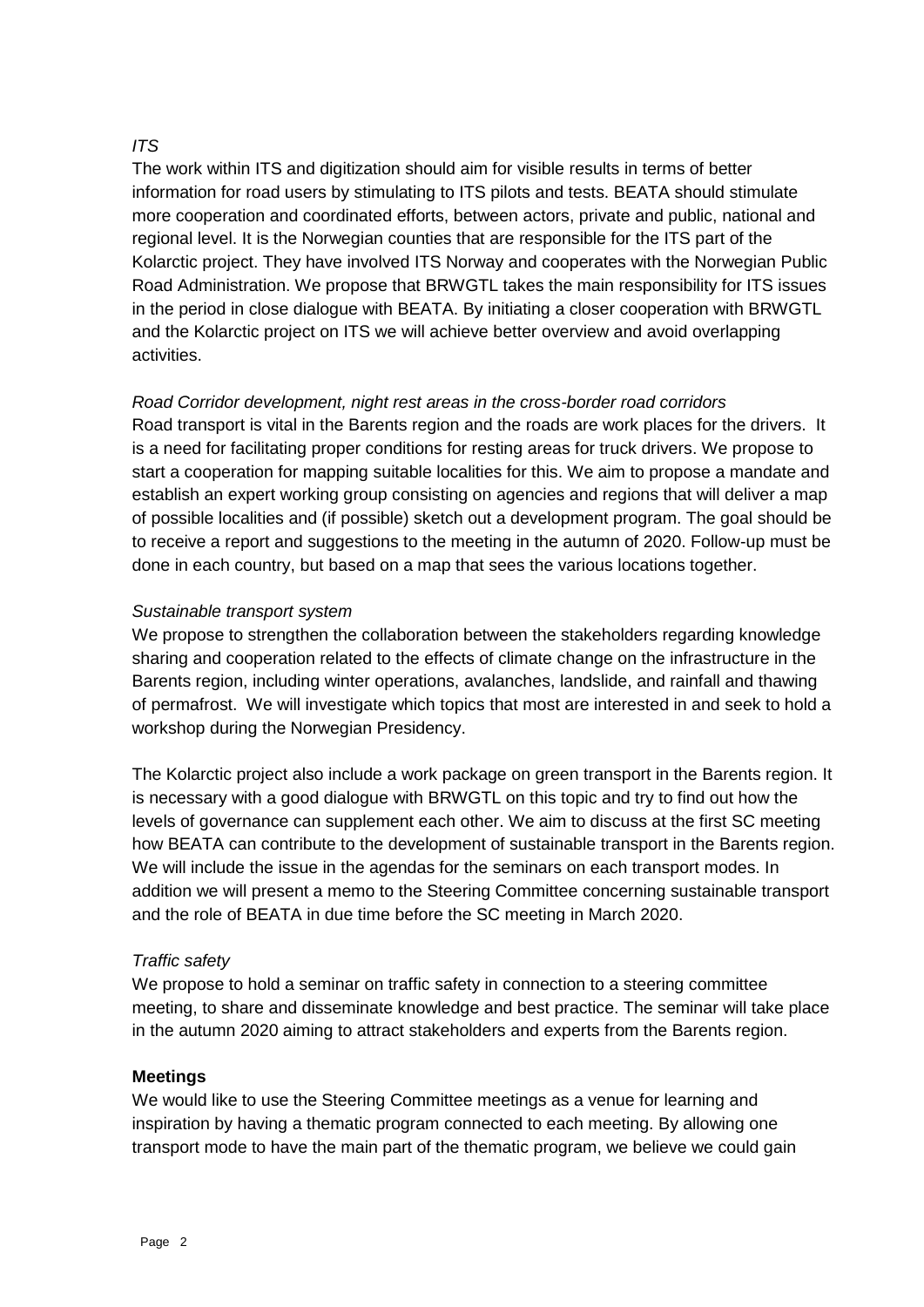greater attention and can invite relevant actors and stakeholders from the countries to the planned meetings. In addition, it is desirable to have good contact and dialogue with the Barents Regional Working Group for Transport and Logistics (BRWGTL). Meetings could be shared and/or back-to-back. The work program and meeting schedule will be submitted to the BRWGTL as part of the process. We will consider holding a ministerial meeting in the end of the Presidency; this will be decided at a later stage.

Preliminary list of key words for the Steering Committee and thematic program:

10-12 March 2020 – Bodø,

- Steering committee, discuss and decide the work program and working groups
- Thematic program: *Aviation* in the Barents region
	- o Project New city-new airport in the city of Bodø
	- o Remote control towers
	- o Electric aircraft

October 2020 – Tromsø,

- Steering Committee:
	- o Discuss proposals for night rest locations
	- o Follow-up first discussion of ITS issues
	- o Follow up on sustainable transport
- Thematic program: *Road sector* in the Barents region
	- o ITS, possible including eCMR(electronic freight documentation)
	- o Low- and zero emission technologies
	- o Winter operations
	- o Traffic safety
	- $\circ$  Tourism and traffic safety, joint challenges concerning unexperienced drivers in rented cars

Winter/spring 2021, Narvik

- Steering committee, more on ITS-cooperation, on charging and filling stations
	- Thematic program: *Railway* in the Barents region
		- o Logistics, inter-modality
		- o ERTMS
		- o The future for railway in the Arctic, alternatives and possibilities?

Autumn 2021, Kirkenes

- Steering committee, follow up on working groups, wrap up of the Norwegian presidency
- Thematic program: *Maritime transport* in the Barents region
	- o Northern Sea route
	- o Sustainable sea transport
	- o Freight flows and arctic logistics
	- o Ports in the Barents region, cooperation, challenges and possibilities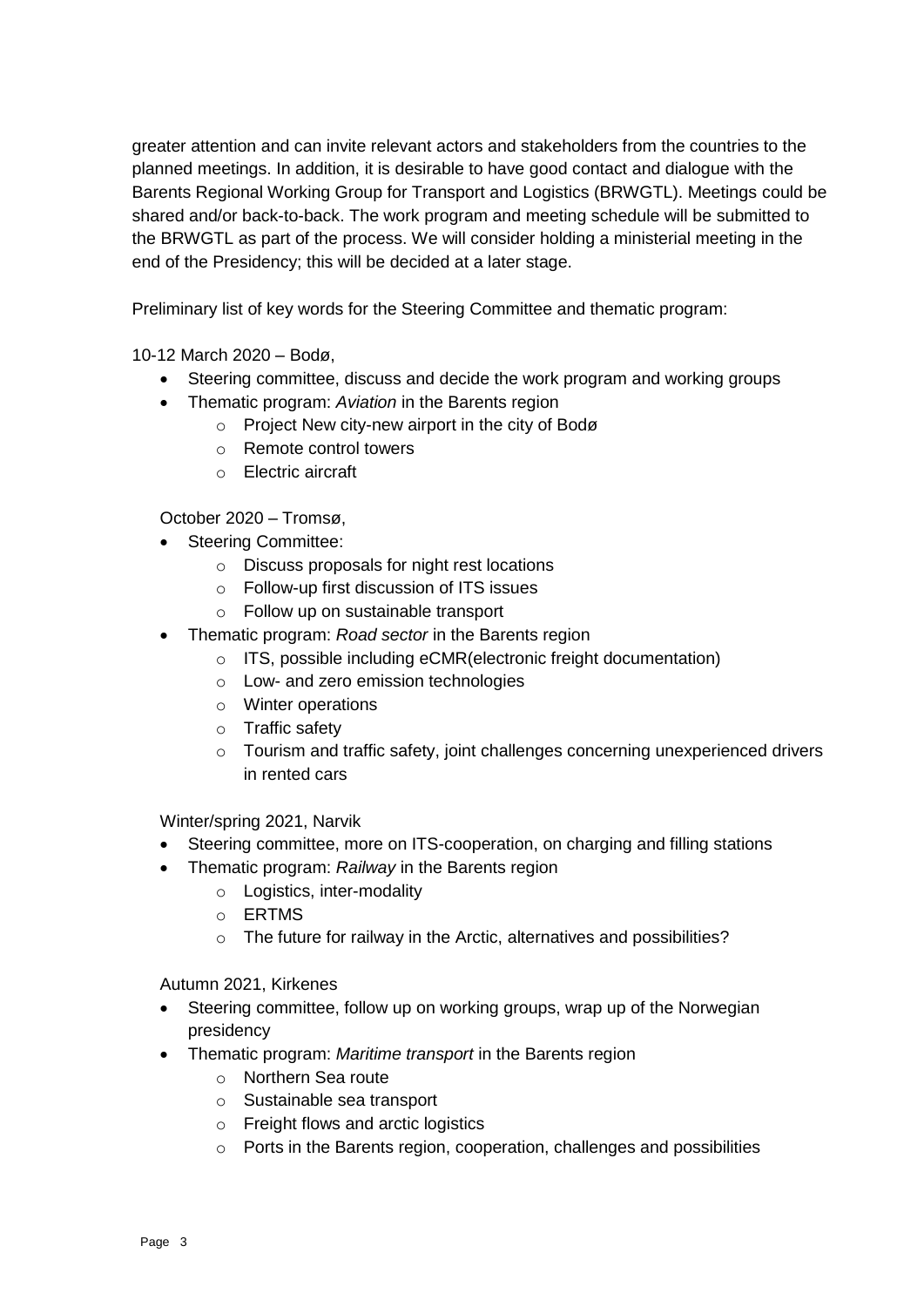- o Safety and preparedness
- o Maritime ITS

Yours sincerely

Fredrik Birkheim Arnesen Director General

> Paal Iversen Senior Adviser

*This document is signed electronically and has therefore no handwritten signature*

Copy Utenriksdepartementet